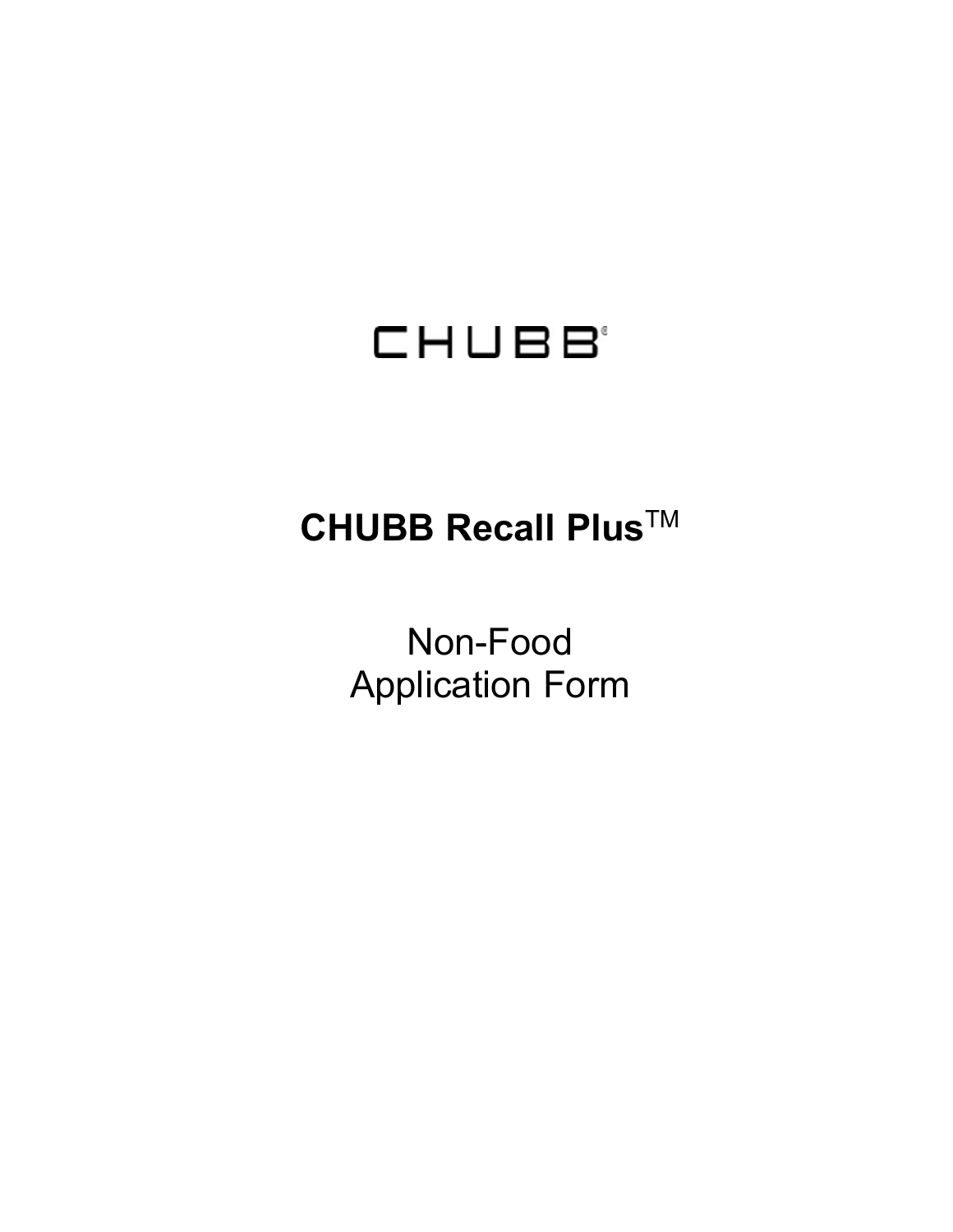

All questions must be answered completely – if you need more space please continue on a separate sheet of paper and indicate question number. **This application must be signed and dated by an officer of the company**

Indicate which, if any, of the following are maintained. Please attach a copy of plan and/or supporting documentation for each program whenever applicable

Recall Plan

Quality Control / Assurance Plan (incl. SOPs and GMPs)

Supplier Approval Plan / Program (incl. contract if in place)

Customer Contract (if coverage is contract specific)

#### **APPLICANT'S DETAILS**

| 1. Name and Address of Applicant:                                     |  |
|-----------------------------------------------------------------------|--|
| (Please attach list of subsidiaries, if applicable under this policy) |  |

\_\_\_\_\_\_\_\_\_\_\_\_\_\_\_\_\_\_\_\_\_\_\_\_\_\_\_\_\_\_\_\_\_\_\_\_\_\_\_\_\_\_\_\_\_\_\_\_\_\_\_\_\_\_\_\_\_\_\_\_\_\_\_\_\_\_\_\_\_\_\_\_\_\_\_\_\_\_\_\_\_\_

| City                                                                                  | State | ZIP Code | Website |             |
|---------------------------------------------------------------------------------------|-------|----------|---------|-------------|
|                                                                                       |       |          |         |             |
|                                                                                       |       |          |         |             |
|                                                                                       |       |          |         |             |
|                                                                                       |       |          |         |             |
|                                                                                       |       |          |         |             |
|                                                                                       |       |          |         |             |
| 4. Is coverage Contract or Product Specific? (if yes please provide copy of contract) |       |          |         | INo<br>Yesl |

6. Please list the sales figures for the upcoming year, the current year, and the prior year:

| Prior<br>7ear<br><br>Year<br>uncin |  | $ -$<br>Year<br>זוו |
|------------------------------------|--|---------------------|
| œ<br>-11                           |  | æ<br>- D            |

7. Please complete the following information for the top plant / facility

| <b>Total Sales</b> | <b>Production Lines</b> | Daily output |
|--------------------|-------------------------|--------------|
| æ<br>٠п            |                         | - 13         |

8. Please complete the following information for the top product(s) or if coverage is contract specific:

|   | .op<br>Sales<br>∴ontractٽ<br>Product<br>(or | Name<br>Produc' | Size<br>Batch<br>Average |
|---|---------------------------------------------|-----------------|--------------------------|
| œ |                                             |                 |                          |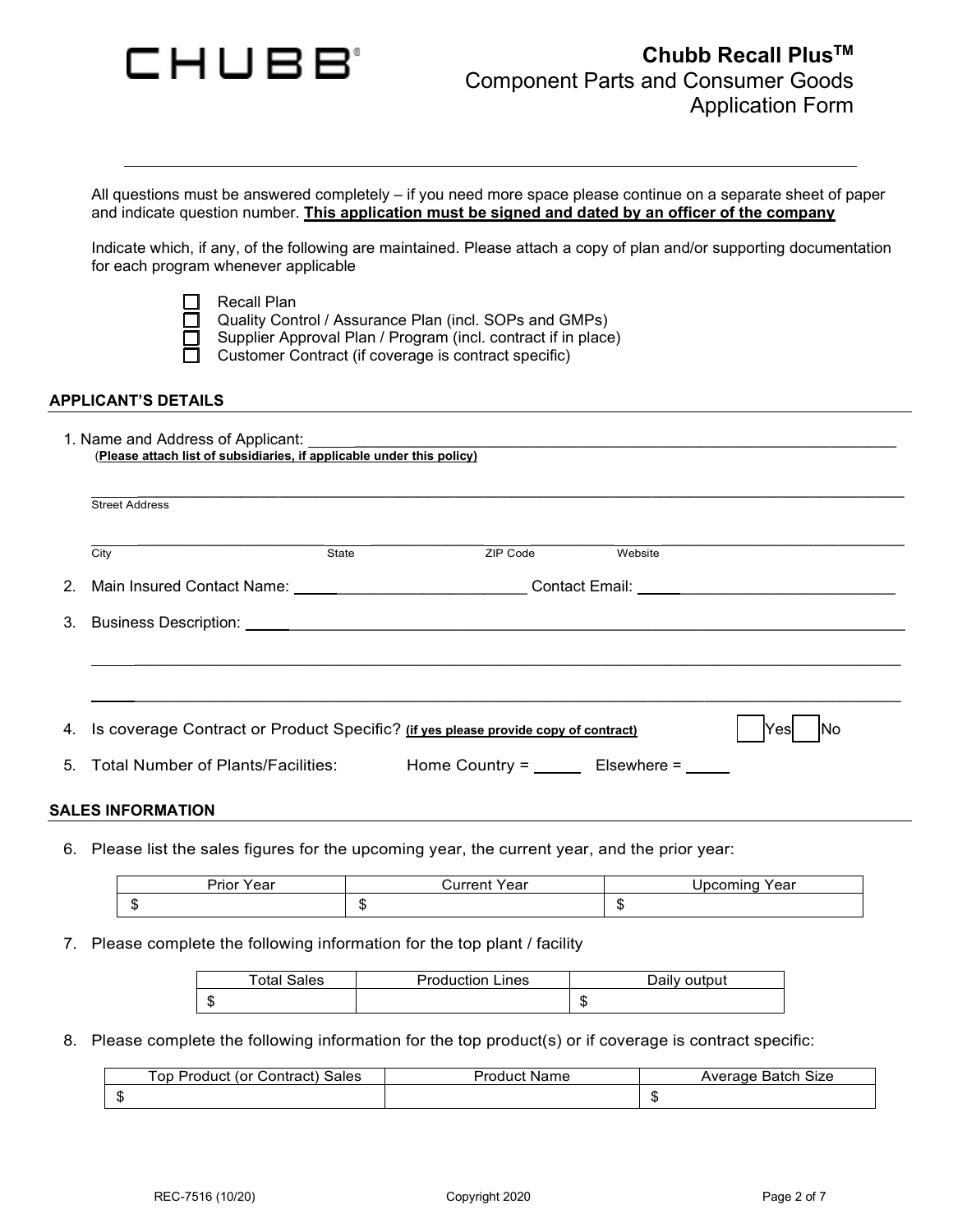

#### **PRODUCT INFORMATION**

9. Please list your top 3 customers by percentage of sales:

|                                                                                        |                                                                                           | Customer                                                                                   | % of Applicants Sales                       |  |  |
|----------------------------------------------------------------------------------------|-------------------------------------------------------------------------------------------|--------------------------------------------------------------------------------------------|---------------------------------------------|--|--|
|                                                                                        |                                                                                           |                                                                                            | %                                           |  |  |
|                                                                                        |                                                                                           |                                                                                            | %                                           |  |  |
|                                                                                        |                                                                                           |                                                                                            | %                                           |  |  |
|                                                                                        |                                                                                           | 10. What percentages of your products are manufactured by outside vendors?                 | %                                           |  |  |
| 11. Do you manufacture any of your products to customer specification?<br>Yes<br>No    |                                                                                           |                                                                                            |                                             |  |  |
| 12. What percentages of your products are manufactured to customer specification?<br>% |                                                                                           |                                                                                            |                                             |  |  |
| 13. What is the useful life of your products (give numbers of years)?                  |                                                                                           |                                                                                            |                                             |  |  |
| <b>SUPPLIER INFORMATION</b>                                                            |                                                                                           |                                                                                            |                                             |  |  |
|                                                                                        | 14. Please indicate number of suppliers:                                                  | Home Country = $\overline{\phantom{a}}$                                                    | Elsewhere $=$ $\_$                          |  |  |
| 15. Do you audit your suppliers?                                                       |                                                                                           | Yes                                                                                        | No                                          |  |  |
|                                                                                        |                                                                                           | 16. Do you have hold harmless (rights of subrogation) in place with all of your suppliers? | lNo<br>Yesl                                 |  |  |
|                                                                                        | 17. Are the products ordered to your design / specifications?                             |                                                                                            | <b>No</b><br>Yes                            |  |  |
|                                                                                        | 18. Please list your top 3 suppliers by sales:                                            |                                                                                            |                                             |  |  |
|                                                                                        | <b>Suppliers Name</b>                                                                     | Domestic or Foreign                                                                        | Product(s)                                  |  |  |
|                                                                                        |                                                                                           |                                                                                            |                                             |  |  |
|                                                                                        |                                                                                           |                                                                                            |                                             |  |  |
|                                                                                        |                                                                                           |                                                                                            |                                             |  |  |
|                                                                                        |                                                                                           |                                                                                            |                                             |  |  |
| <b>QUALITY CONTROL &amp; TESTING</b>                                                   |                                                                                           |                                                                                            |                                             |  |  |
|                                                                                        |                                                                                           | 19. Please advise if you have the following Quality Control practices in place:            |                                             |  |  |
| a)                                                                                     | Dedicated Quality Control / Assurance Department                                          |                                                                                            | ′es<br><b>No</b>                            |  |  |
| b)                                                                                     |                                                                                           | Do you operate a research and development department                                       | $\square$ Yes $\square$ No                  |  |  |
| C)                                                                                     | Preventative maintenance                                                                  |                                                                                            | $\square$ Yes $\square$ No<br>Yes $\Box$ No |  |  |
| d)<br>e)                                                                               | Positive release procedure<br>Testing Program at critical control points                  |                                                                                            | Yes<br>⊐ No                                 |  |  |
| f)                                                                                     | Are audits performed by an accredited third party                                         |                                                                                            | Yes $\Box$ No                               |  |  |
| g)<br>h)                                                                               | Do you use a testing laboratory (internally or externally)<br>Are failure rates monitored |                                                                                            | Yes $\Box$ No<br>$\square$ Yes $\square$ No |  |  |
|                                                                                        | <b>RECALL PREPAREDNESS &amp; TRACEABILITY</b>                                             |                                                                                            |                                             |  |  |
|                                                                                        |                                                                                           |                                                                                            |                                             |  |  |
|                                                                                        | 20. Does the company monitor customer complaints?                                         |                                                                                            | Yes<br>No                                   |  |  |
|                                                                                        | 21. Is your traceability process electronic?                                              |                                                                                            | Yes<br>No                                   |  |  |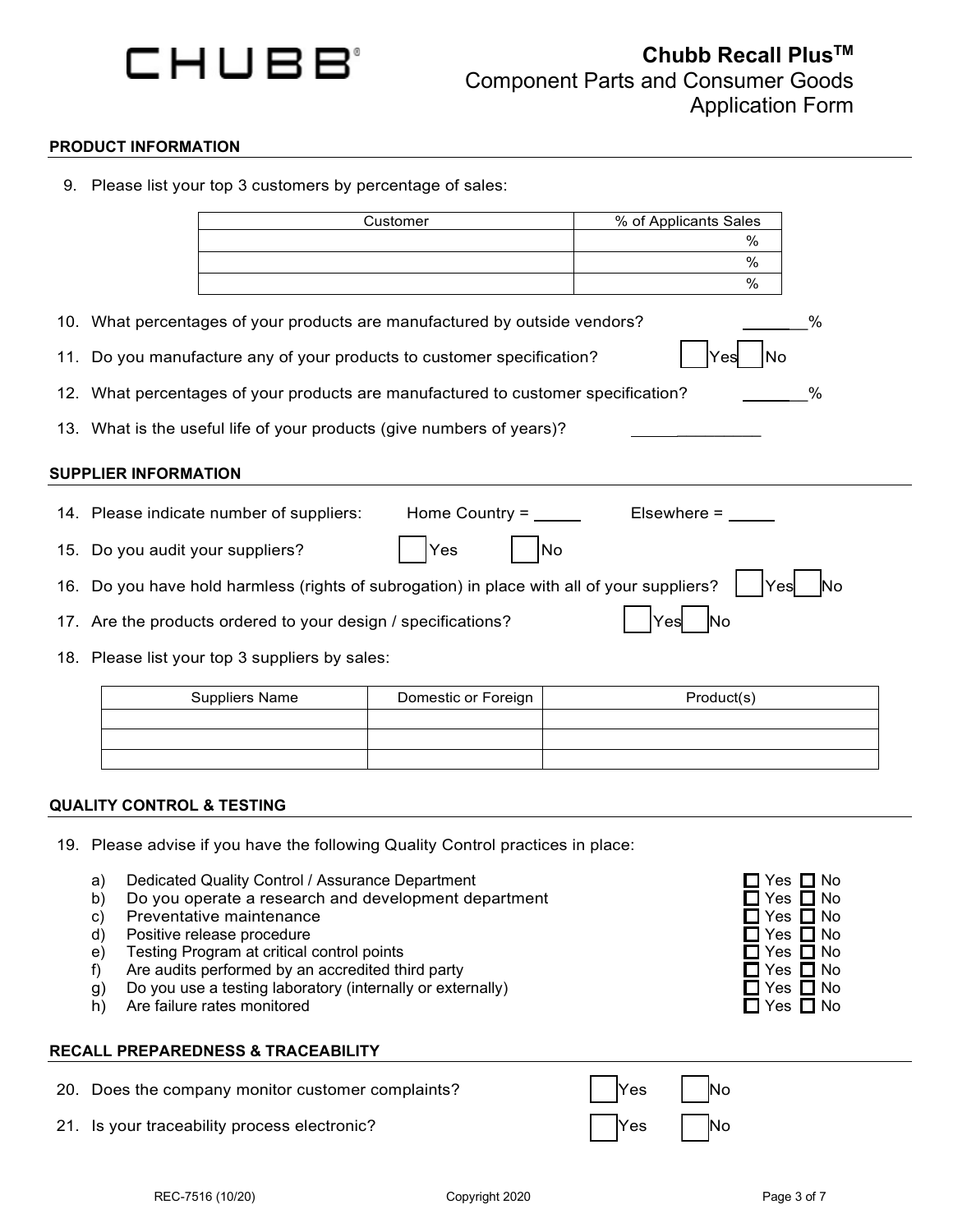

22. Please advise the percentage of your products can the company identify by the following:

| <b>Product Name:</b> | % | ⊃ay∵   | $\%$ | Hour:  | $\%$ |
|----------------------|---|--------|------|--------|------|
| Batch:               | % | Shift: | $\%$ | วther: | %    |

#### **LOSS INFORMATION**

- 23. Have you, your premises, products or processes been the subject of recommendations or complaints made by any regulatory body, or third party audit over the past 10 years? **(If yes, please provide details)**  $\Box$  Yes  $\Box$  No
- 24. In the last 10 years have you withdrawn or recalled any products or have you been responsible for the costs incurred by any third party arising from the withdrawal or recall of any products regardless of any subrogation? **(If yes, please complete a claims supplemental form)**  $\Box$  Yes  $\Box$  No
- 25. Does the company, its directors and officers have any knowledge of any current situation, fact or circumstances which might lead to a claim under this policy? **(If yes, please provide details)**  $\Box$  Yes  $\Box$  No

\_\_\_\_\_\_\_\_\_\_\_\_\_\_\_\_\_\_\_\_\_\_\_\_\_\_\_\_\_\_\_\_\_\_\_\_\_\_\_\_\_\_\_\_\_\_\_\_\_\_\_\_\_\_\_\_\_\_\_\_\_\_\_\_\_\_\_\_\_\_\_\_\_\_\_\_\_\_\_\_\_\_\_

\_\_\_\_\_\_\_\_\_\_\_\_\_\_\_\_\_\_\_\_\_\_\_\_\_\_\_\_\_\_\_\_\_\_\_\_\_\_\_\_\_\_\_\_\_\_\_\_\_\_\_\_\_\_\_\_\_\_\_\_\_\_\_\_\_\_\_\_\_\_\_\_\_\_\_\_\_\_\_\_\_\_\_ \_\_\_\_\_\_\_\_\_\_\_\_\_\_\_\_\_\_\_\_\_\_\_\_\_\_\_\_\_\_\_\_\_\_\_\_\_\_\_\_\_\_\_\_\_\_\_\_\_\_\_\_\_\_\_\_\_\_\_\_\_\_\_\_\_\_\_\_\_\_\_\_\_\_\_\_\_\_\_\_\_\_\_

\_\_\_\_\_\_\_\_\_\_\_\_\_\_\_\_\_\_\_\_\_\_\_\_\_\_\_\_\_\_\_\_\_\_\_\_\_\_\_\_\_\_\_\_\_\_\_\_\_\_\_\_\_\_\_\_\_\_\_\_\_\_\_\_\_\_\_\_\_\_\_\_\_\_\_\_\_\_\_\_\_\_\_

#### **LIMITS & SELF INSURED RETENTION**

Limits of Insurance Requested:  $\frac{\$}{}$ Self-Insured Retention Requested: \$

**ADDITIONAL COMMENTS FOR CONSIDERATION**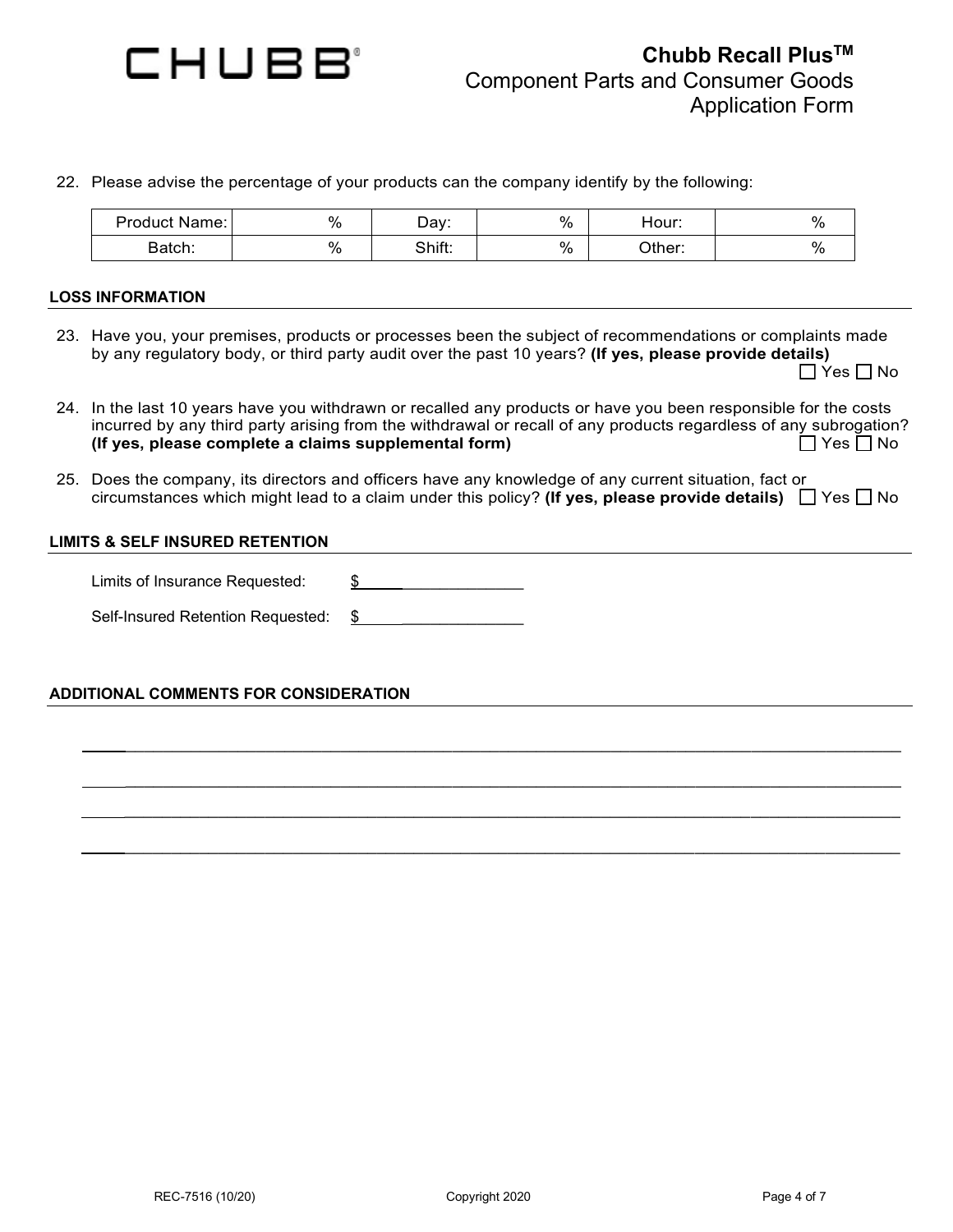**This Notice to Commercial Insurance Applicants – State Fraud Warnings provides you with information concerning various state fraud warnings and statements. Where fraud warnings are required as part of the insurance application, this notice forms a part of your application for Commercial Insurance. Please have this form signed by an authorized representative and returned with your application.**

**NOTICE TO ALABAMA APPLICANTS:** ANY PERSON WHO KNOWINGLY PRESENTS A FALSE OR FRAUDULENT CLAIM FOR PAYMENT OF A LOSS OR BENEFIT OR WHO KNOWINGLY PRESENTS FALSE INFORMATION IN AN APPLICATION FOR INSURANCE IS GUILTY OF A CRIME AND MAY BE SUBJECT TO FINES AND CONFINEMENT IN PRISON, OR ANY COMBINATION THEREOF.

**NOTICE TO ARKANSAS APPLICANTS:** ANY PERSON WHO KNOWINGLY PRESENTS A FALSE OR FRAUDULENT CLAIM FOR PAYMENT OF A LOSS OR BENEFIT OR KNOWINGLY PRESENTS FALSE INFORMATION IN AN APPLICATION FOR INSURANCE IS GUILTY OF A CRIME AND MAY BE SUBJECT TO FINES AND CONFINEMENT IN PRISON.

**NOTICE TO COLORADO APPLICANTS**: IT IS UNLAWFUL TO KNOWINGLY PROVIDE FALSE, INCOMPLETE, OR MISLEADING FACTS OR INFORMATION TO AN INSURANCE COMPANY FOR THE PURPOSE OF DEFRAUDING OR ATTEMPTING TO DEFRAUD THE COMPANY. PENALTIES MAY INCLUDE IMPRISONMENT, FINES, DENIAL OF INSURANCE, AND CIVIL DAMAGES. ANY INSURANCE COMPANY OR AGENT OF AN INSURANCE COMPANY WHO KNOWINGLY PROVIDES FALSE, INCOMPLETE, OR MISLEADING FACTS OR INFORMATION TO A POLICYHOLDER OR CLAIMANT FOR THE PURPOSE OF DEFRAUDING OR ATTEMPTING TO DEFRAUD THE POLICYHOLDER OR CLAIMANT WITH REGARD TO A SETTLEMENT OR AWARD PAYABLE FROM INSURANCE PROCEEDS SHALL BE REPORTED TO THE COLORADO DIVISION OF INSURANCE WITHIN THE DEPARTMENT OF REGULATORY AUTHORITIES.

**NOTICE TO DISTRICT OF COLUMBIA APPLICANTS:** WARNING: IT IS A CRIME TO PROVIDE FALSE OR MISLEADING INFORMATION TO AN INSURER FOR THE PURPOSE OF DEFRAUDING THE INSURER OR ANY OTHER PERSON. PENALTIES INCLUDE IMPRISONMENT AND/OR FINES. IN ADDITION, AN INSURER MAY DENY INSURANCE BENEFITS IF FALSE INFORMATION MATERIALLY RELATED TO A CLAIM WAS PROVIDED BY THE APPLICANT.

**NOTICE TO FLORIDA APPLICANTS**: ANY PERSON WHO KNOWINGLY AND WITH INTENT TO INJURE, DEFRAUD, OR DECEIVE ANY INSURER FILES A STATEMENT OF CLAIM OR AN APPLICATION CONTAINING ANY FALSE, INCOMPLETE, OR MISLEADING INFORMATION IS GUILTY OF A FELONY OF THE THIRD DEGREE.

**NOTICE TO HAWAII APPLICANTS:** INTENTIONALLY OR KNOWINGLY MISREPRESENTING OR CONCEALING A MATERIAL FACT, OPINION OR INTENTION TO OBTAIN COVERAGE, BENEFITS, RECOVERY OR COMPENSATION WHEN PRESENTING AN APPLICATION FOR THE ISSUANCE OR RENEWAL OF AN INSURANCE POLICY OR WHEN PRESENTING A CLAIM FOR THE PAYMENT OF A LOSS IS A CRIMINAL OFFENSE PUNISHABLE BY FINES OR IMPRISONMENT, OR BOTH.

**NOTICE TO KANSAS APPLICANTS:** ANY PERSON WHO COMMITS A FRAUDULENT INSURANCE ACT IS GUILTY OF A CRIME AND MAY BE SUBJECT TO RESTITUTION, FINES AND CONFINEMENT IN PRISON. A FRAUDULENT INSURANCE ACT MEANS AN ACT COMMITTED BY ANY PERSON WHO, KNOWINGLY AND WITH INTENT TO DEFRAUD, PRESENTS, CAUSES TO BE PRESENTED OR PREPARES WITH KNOWLEDGE OR BELIEF THAT IT WILL BE PRESENTED TO OR BY AN INSURER, PURPORTED INSURER OR INSURANCE AGENT OR BROKER, ANY WRITTEN, ELECTRONIC, ELECTRONIC IMPULSE, FACSIMILE, MAGNETIC, ORAL, OR TELEPHONIC COMMUNICATION OR STATEMENT AS PART OF, OR IN SUPPORT OF, AN APPLICATION FOR INSURANCE, OR THE RATING OF AN INSURANCE POLICY, OR A CLAIM FOR PAYMENT OR OTHER BENEFIT UNDER AN INSURANCE POLICY, WHICH SUCH PERSON KNOWS TO CONTAIN MATERIALLY FALSE INFORMATION CONCERNING ANY MATERIAL FACT THERETO; OR CONCEALS, FOR THE PURPOSE OF MISLEADING, INFORMATION CONCERNING ANY FACT MATERIAL THERETO

**NOTICE TO KENTUCKY APPLICANTS:** ANY PERSON WHO KNOWINGLY AND WITH INTENT TO DEFRAUD ANY INSURANCE COMPANY OR OTHER PERSON FILES AN APPLICATION FOR INSURANCE CONTAINING ANY MATERIALLY FALSE INFORMATION OR CONCEALS, FOR THE PURPOSE OF MISLEADING, INFORMATION CONCERNING ANY FACT MATERIAL THERETO COMMITS A FRAUDULENT INSURANCE ACT, WHICH IS A CRIME.

**NOTICE TO LOUISIANA APPLICANTS:** ANY PERSON WHO KNOWINGLY PRESENTS A FALSE OR FRAUDULENT CLAIM FOR PAYMENT OF A LOSS OR BENEFIT OR KNOWINGLY PRESENTS FALSE INFORMATION IN AN APPLICATION FOR INSURANCE IS GUILTY OF A CRIME AND MAY BE SUBJECT TO FINES AND CONFINEMENT IN PRISON, OR A DENIAL OF INSURANCE BENEFITS. **NOTICE TO MAINE APPLICANTS:** IT IS A CRIME TO KNOWINGLY PROVIDE FALSE, INCOMPLETE OR MISLEADING INFORMATION TO AN INSURANCE COMPANY FOR THE PURPOSE OF DEFRAUDING THE COMPANY. PENALTIES MAY INCLUDE IMPRISONMENT, FINES OR A DENIAL OF INSURANCE BENEFITS.

**NOTICE TO MARYLAND APPLICANTS:** ANY PERSON WHO KNOWINGLY OR WILLFULLY PRESENTS A FALSE OR FRAUDULENT CLAIM FOR PAYMENT OF A LOSS OR BENEFIT OR WHO KNOWINGLY OR WILLFULLY PRESENTS FALSE INFORMATION IN AN APPLICATION FOR INSURANCE IS GUILTY OF A CRIME AND MAY BE SUBJECT TO FINES AND CONFINEMENT IN PRISON.

**NOTICE TO NEW JERSEY APPLICANTS**: ANY PERSON WHO INCLUDES ANY FALSE OR MISLEADING INFORMATION ON AN APPLICATION FOR AN INSURANCE POLICY IS SUBJECT TO CRIMINAL AND CIVIL PENALTIES.

**NOTICE TO NEW MEXICO APPLICANTS:** ANY PERSON WHO KNOWINGLY PRESENTS A FALSE OR FRAUDULENT CLAIM FOR PAYMENT OF A LOSS OR BENEFIT OR KNOWINGLY PRESENTS FALSE INFORMATION IN AN APPLICATION FOR INSURANCE IS GUILTY OF A CRIME AND MAY BE SUBJECT TO CIVIL FINES AND CRIMINAL PENALTIES.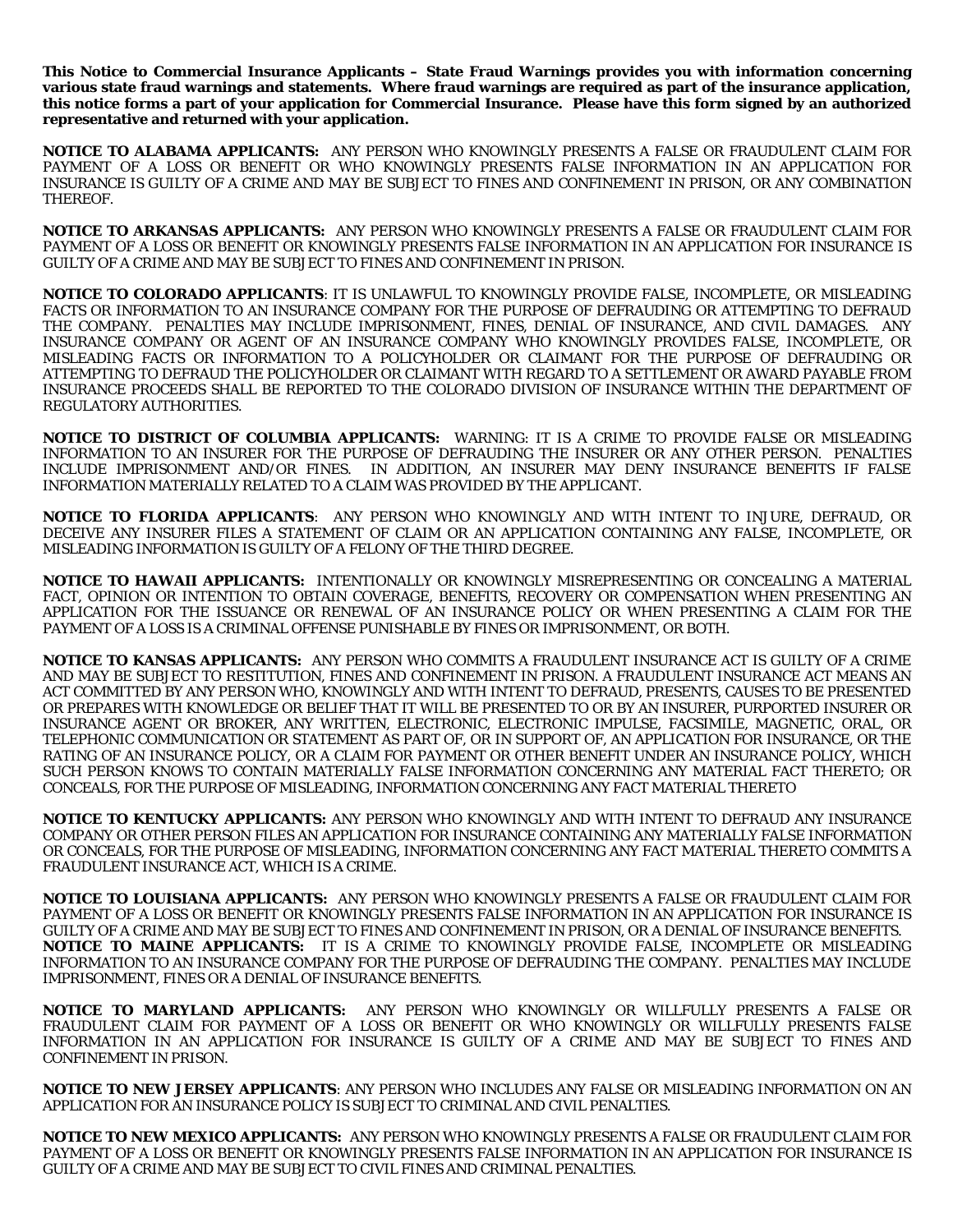**NOTICE TO NEW YORK APPLICANTS**: ANY PERSON WHO KNOWINGLY AND WITH INTENT TO DEFRAUD ANY INSURANCE COMPANY OR OTHER PERSON FILES AN APPLICATION FOR INSURANCE OR STATEMENT OF CLAIM CONTAINING ANY MATERIALLY FALSE INFORMATION, OR CONCEALS FOR THE PURPOSE OF MISLEADING, INFORMATION CONCERNING ANY FACT MATERIAL THERETO, COMMITS A FRAUDULENT INSURANCE ACT, WHICH IS A CRIME, AND SHALL ALSO BE SUBJECT TO A CIVIL PENALTY NOT TO EXCEED FIVE THOUSAND DOLLARS AND THE STATED VALUE OF THE CLAIM FOR EACH VIOLATION.

**ADDITIONAL NOTICE TO NEW YORK COMMERCIAL AUTO APPLICANTS**: ANY PERSON WHO KNOWINGLY AND WITH INTENT TO DEFRAUD ANY INSURANCE COMPANY OR OTHER PERSON FILES AN APPLICATION FOR INSURANCE OR STATEMENT OF CLAIM CONTAINING ANY MATERIALLY FALSE INFORMATION, OR CONCEALS FOR THE PURPOSE OF MISLEADING, INFORMATION CONCERNING ANY FACT MATERIAL THERETO, AND ANY PERSON WHO, IN CONNECTION WITH SUCH APPLICATION OR CLAIM, WHO KNOWLINGLY MAKES OR KNOWLINGLY ASSISTS, ABETS, SOLICITS OR CONSPIRES WITH ANOTHER TO MAKE A FALSE REPORT OF THEFT, DESTRUCTION, DAMAGE OR CONVERSION OF ANY MOTOR VEHICLE TO A LAW ENFORCEMENT AGENCY THE DEPARTMENT OF MOTOR VEHICLES OR AN INSURANCE COMPANY COMMITS A FRAUDULENT INSURANCE ACT, WHICH IS A CRIME, AND SHALL ALSO BE SUBJECT TO A CIVIL PENALTY NOT TO EXCEED FIVE THOUSAND DOLLARS AND THE VALUE OF THE SUBJECT MOTOR VEHICLE OR STATED CLAIM FOR EACH VIOLATION.

**NOTICE TO OHIO APPLICANTS**: ANY PERSON WHO, WITH INTENT TO DEFRAUD OR KNOWING THAT HE/SHE IS FACILITATING A FRAUD AGAINST AN INSURER, SUBMITS AN APPLICATION OR FILES A CLAIM CONTAINING A FALSE OR DECEPTIVE STATEMENT IS GUILTY OF INSURANCE FRAUD.

**NOTICE TO OKLAHOMA APPLICANTS:** WARNING: ANY PERSON WHO KNOWINGLY, AND WITH INTENT TO INJURE, DEFRAUD OR DECEIVE ANY INSURER, MAKES ANY CLAIM FOR THE PROCEEDS OF AN INSURANCE POLICY CONTAINING ANY FALSE, INCOMPLETE OR MISLEADING INFORMATION IS GUILTY OF A FELONY.

**NOTICE TO OREGON APPLICANTS**: ANY PERSON WITH THE INTENT TO KNOWINGLY DEFRAUD MAKES ANY MISSTATEMENTS, MISREPRESENTATIONS, OMISSIONS OR CONCEALMENTS CONCERNING A MATERIAL FACT TO AN INSURANCE COMPANY OR OTHER PERSON IN CONNECTION WITH AN APPLICATION FOR INSURANCE MAY BE GUILTY OF INSURANCE FRAUD AND SUBJECT TO PROSECUTION.

**NOTICE TO PENNSYLVANIA APPLICANTS**: ANY PERSON WHO KNOWINGLY AND WITH INTENT TO DEFRAUD ANY INSURANCE COMPANY OR OTHER PERSON FILES AN APPLICATION FOR INSURANCE OR STATEMENT OF CLAIM CONTAINING ANY MATERIALLY FALSE INFORMATION OR CONCEALS FOR THE PURPOSE OF MISLEADING, INFORMATION CONCERNING ANY FACT MATERIAL THERETO COMMITS A FRAUDULENT INSURANCE ACT, WHICH IS A CRIME AND SUBJECTS SUCH PERSON TO CRIMINAL AND CIVIL PENALTIES.

**ADDITIONAL NOTICE TO PENNSYLVANIA COMMERCIAL AUTO APPLICANTS**: ANY PERSON WHO KNOWINGLY AND WITH INTENT TO DEFRAUD ANY INSURER FILES AN APPLICATION OR CLAIM CONTAINING ANY FALSE, INCOMPLETE OR MISLEADING INFORMATION SHALL, UPON CONVICTION, BE SUNJECT TO IMPRISONMENT FOR UP TO SEVEN YEARS AND PAYMENT OF A FINE OF UP TO \$15,000.

**NOTICE TO RHODE ISLAND APPLICANTS:** ANY PERSON WHO KNOWINGLY PRESENTS A FALSE OR FRAUDULENT CLAIM FOR PAYMENT OF A LOSS OR BENEFIT OR KNOWINGLY PRESENTS FALSE INFORMATION IN AN APPLICATION FOR INSURANCE IS GUILTY OF A CRIME AND MAY BE SUBJECT TO FINES AND CONFINEMENT IN PRISON.

**NOTICE TO TENNESSEE APPLICANTS**: IT IS A CRIME TO KNOWINGLY PROVIDE FALSE, INCOMPLETE OR MISLEADING INFORMATION TO AN INSURANCE COMPANY FOR THE PURPOSE OF DEFRAUDING THE COMPANY. PENALTIES INCLUDE IMPRISONMENT, FINES AND DENIAL OF INSURANCE BENEFITS.

#### **NOTICE TO VERMONT APPLICANTS**:

ANY PERSON WHO KNOWINGLY PRESENTS A FALSE STATEMENT IN AN APPLICATION FOR INSURANCE MAY BE GUILTY OF A CRIMINAL OFFENSE AND SUBJECT TO PENALTIES UNDER STATE LAW.

**NOTICE TO VIRGINIA APPLICANTS**: IT IS A CRIME TO KNOWINGLY PROVIDE FALSE, INCOMPLETE OR MISLEADING INFORMATION TO AN INSURANCE COMPANY FOR THE PURPOSE OF DEFRAUDING THE COMPANY. PENALTIES INCLUDE IMPRISONMENT, FINES AND DENIAL OF INSURANCE BENEFITS.

**NOTICE TO WASHINGTON APPLICANTS:** IT IS A CRIME TO KNOWINGLY PROVIDE FALSE, INCOMPLETE OR MISLEADING INFORMATION TO AN INSURANCE COMPANY FOR THE PURPOSE OF DEFRAUDING THE COMPANY. PENALTIES MAY INCLUDE IMPRISONMENT, FINES AND DENIAL OF INSURANCE BENEFITS.

**NOTICE TO WEST VIRGINIA APPLICANTS:** ANY PERSON WHO KNOWINGLY PRESENTS A FALSE OR FRAUDULENT CLAIM FOR PAYMENT OF A LOSS OR BENEFIT OR KNOWLINGLY PRESENTS FALSE INFORMATION IN AN APPLICATION FOR INSURANCE IS GUILTY OF A CRIME AND MAY BE SUBJECT TO FINES AND CONFINEMENT IN PRISON.

**NOTICE TO APPLICANTS IN STATES NOT LISTED ABOVE:** ANY PERSON WHO KNOWINGLY AND WITH INTENT TO DEFRAUD ANY INSURANCE COMPANY OR ANOTHER PERSON FILES AN APPLICATION FOR INSURANCE OR STATEMENT OF CLAIM CONTAINING MATERIALLY FALSE INFORMATION, OR CONCEALS FOR THE PURPOSE OF MISLEADING INFORMATION CONCERNING ANY FACT MATERIAL THERETO, COMMITS A FRAUDULENT INSURANCE ACT, WHICH IS A CRIME AND SUBJECTS THE PERSON TO CRIMINAL AND CIVIL PENALTIES.